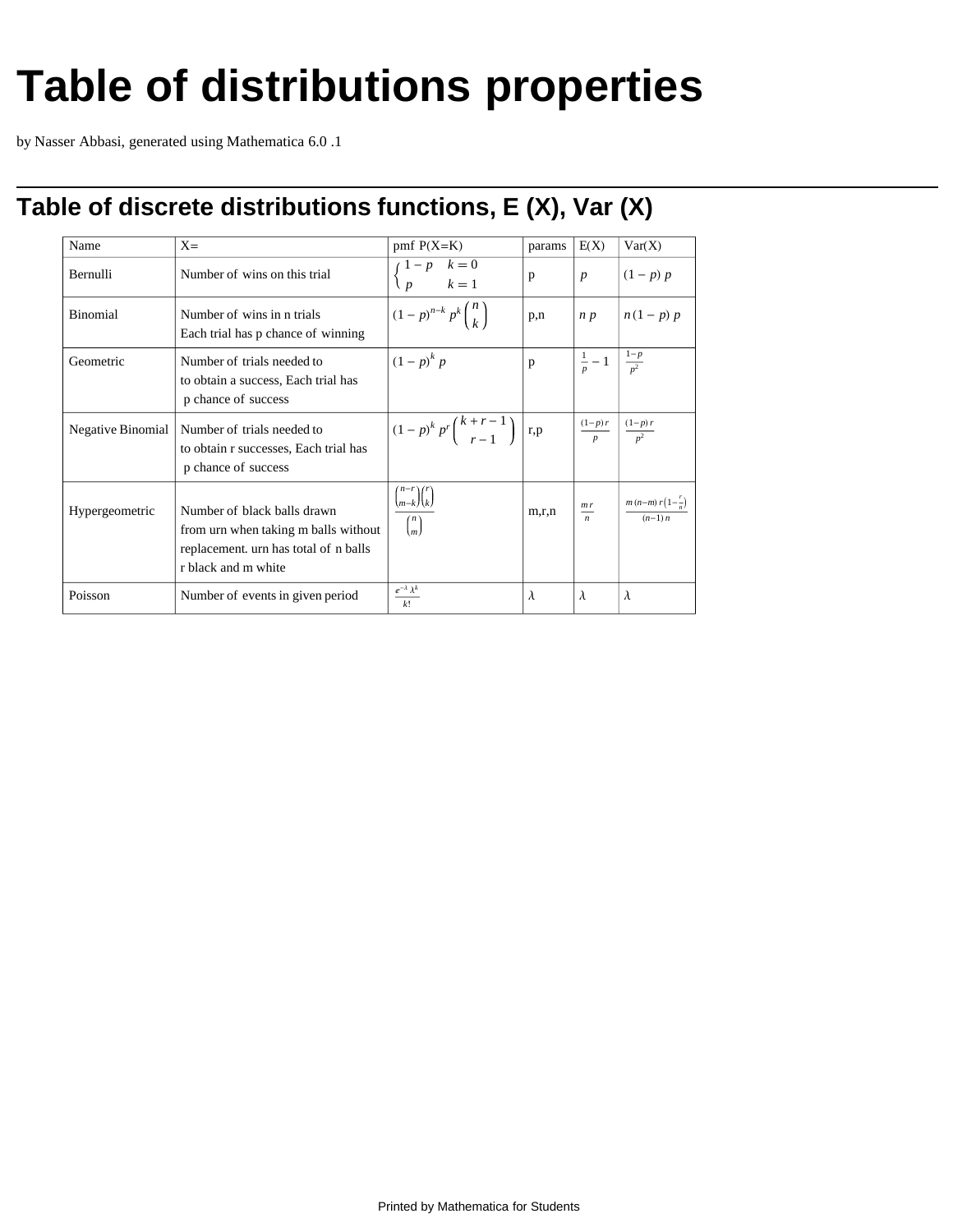**2** *nmaChartOfDistributions\_PDF.nb*

| Name              | $X =$                                                                                                                               | pmf $P(X=K)$                                     | params | E(X)                        | Var(X)                                |
|-------------------|-------------------------------------------------------------------------------------------------------------------------------------|--------------------------------------------------|--------|-----------------------------|---------------------------------------|
| Bernulli          | Number of wins on this trial                                                                                                        | $k = 0$<br>$k = 1$<br>$\overline{p}$             | p      | $\boldsymbol{p}$            | $(1-p)p$                              |
| Binomial          | Number of wins in n trials<br>Each trial has p chance of winning                                                                    | $(1-p)^{n-k} p^k \binom{n}{k}$                   | p,n    | n p                         | $n(1-p)p$                             |
| Geometric         | Number of trials needed to<br>to obtain a success, Each trial has<br>p chance of success                                            | $(1-p)^k p$                                      | p      | $\frac{1}{p} - 1$           | $\frac{1-p}{p^2}$                     |
| Negative Binomial | Number of trials needed to<br>to obtain r successes, Each trial has<br>p chance of success                                          | $(1-p)^k p^r \binom{k+r-1}{r-1}$   r,p           |        | $(1-p)r$                    | $(1-p)r$                              |
| Hypergeometric    | Number of black balls drawn<br>from urn when taking m balls without<br>replacement. urn has total of n balls<br>r black and m white | $\binom{n-r}{m-k}\binom{r}{k}$<br>$\binom{n}{m}$ | m.r.n  | mr<br>-<br>$\boldsymbol{n}$ | $m(n-m) r(1-\frac{r}{n})$<br>$(n-1)n$ |
| Poisson           | Number of events in given period                                                                                                    | $e^{-\lambda} \lambda^k$<br>k!                   | λ      | $\lambda$                   | λ                                     |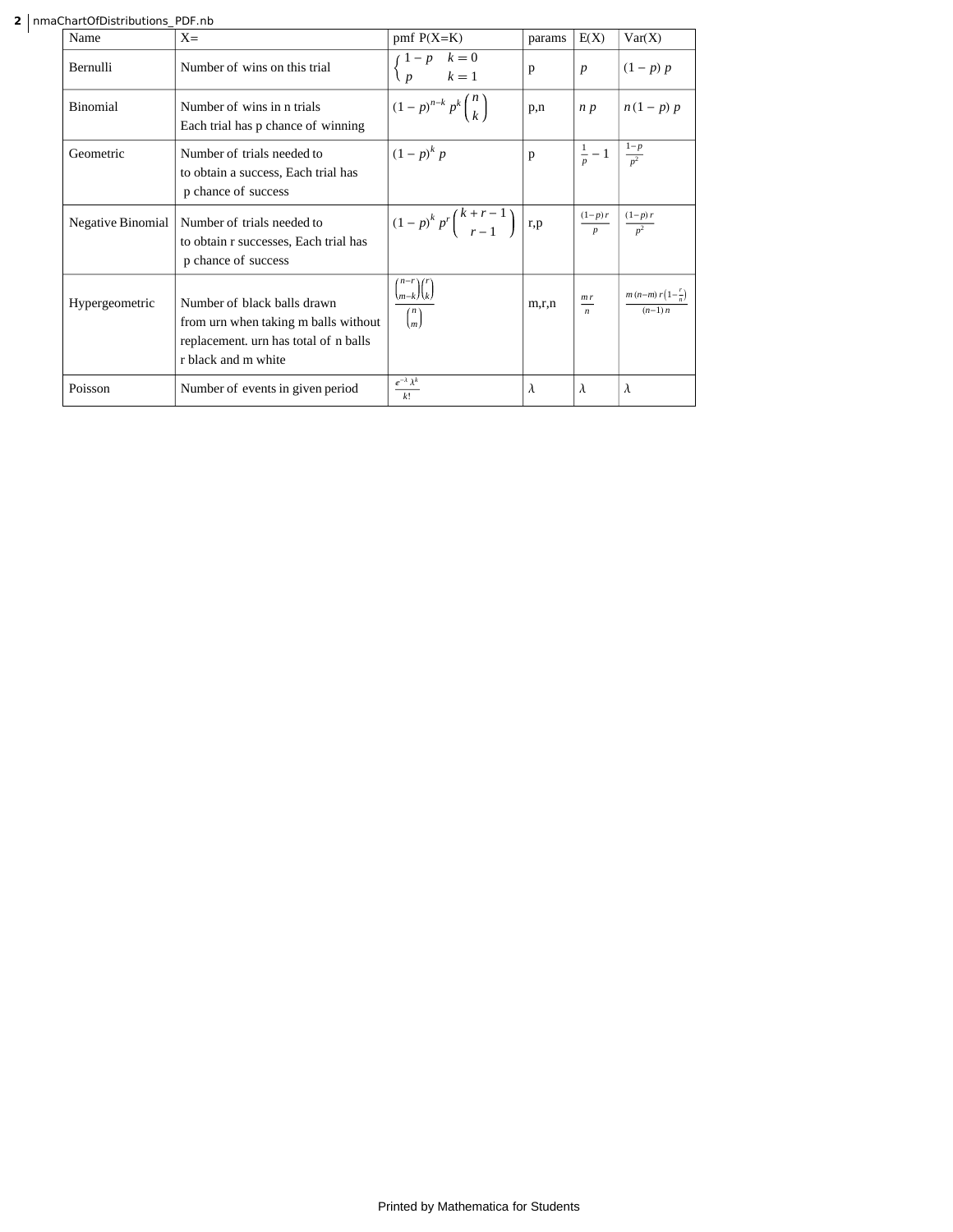# **Table of continuous distributions functions, E (X), Var (X)**

| Name                | $X =$ | pdf $f(x)$                                                                   | params           | E(X)                                                                    | Var(X)                                                                                                                                                              |  |
|---------------------|-------|------------------------------------------------------------------------------|------------------|-------------------------------------------------------------------------|---------------------------------------------------------------------------------------------------------------------------------------------------------------------|--|
| Normal              |       | $e^{-\frac{(x-\mu)^2}{2\sigma^2}}$<br>$\sqrt{2\pi} \sigma$                   | $\mu,\sigma$     | $\mu$                                                                   | $\sigma^2$                                                                                                                                                          |  |
| Exponential         |       | $e^{-x\lambda}$                                                              | $\lambda$        | $\frac{1}{\lambda}$                                                     | $\frac{1}{\lambda^2}$                                                                                                                                               |  |
| Gamma               |       | $e^{-\frac{x}{\beta}}\,x^{\alpha-1}\,\beta^{-\alpha}$<br>$\Gamma(\alpha)$    | $\alpha, \beta$  | $\alpha \beta$                                                          | $\alpha \beta^2$                                                                                                                                                    |  |
| ChiSquare           |       | $\frac{2^{-n/2} e^{-x/2} x^{\frac{n}{2}-1}}{\Gamma(\frac{n}{2})}$            | $\mathbf n$      | $\,$                                                                    | 2n                                                                                                                                                                  |  |
| Chi                 |       | $2^{1-\tfrac{n}{2}}\,e^{-\tfrac{x^2}{2}}\,x^{n-1}$<br>$\Gamma(\frac{n}{2})$  | $\mathbf n$      | $\sqrt{2} \Gamma \left( \frac{n+1}{2} \right)$<br>$\Gamma(\frac{n}{2})$ | $2\left(\frac{\Gamma\left(\frac{n+2}{2}\right)}{\Gamma\left(\frac{n}{2}\right)}-\frac{\Gamma\left(\frac{n+1}{2}\right)^2}{\Gamma\left(\frac{n}{2}\right)^2}\right)$ |  |
| Uniform             |       | $\frac{1}{\text{max-min}}$<br>$\min \leq x \leq \max$                        | min, max         | $\max{+}\min$<br>$\overline{2}$                                         | $\frac{1}{12}$ (max – min) <sup>2</sup>                                                                                                                             |  |
| Cauchy              |       | $b \pi \left( \frac{(x-a)^2}{h^2} + 1 \right)$                               | a,b              | Indeterminate                                                           | Indeterminate                                                                                                                                                       |  |
| Beta                |       | $(1-x)^{\beta-1} x^{\alpha-1}$<br>$B(\alpha,\beta)$                          | $\alpha,\!\beta$ | $\frac{\alpha}{\alpha+\beta}$                                           | $\alpha \beta$<br>$(\alpha+\beta)^2(\alpha+\beta+1)$                                                                                                                |  |
| <b>ExtremeValue</b> |       | $e^{\frac{\alpha-x}{\beta}-e^{\overline{\beta}}}$<br>$\overline{\beta}$      | $\alpha, \beta$  | $\alpha+\gamma\beta$                                                    | $\frac{\pi^2 \beta^2}{6}$                                                                                                                                           |  |
| Gumbel              |       | $\frac{x-\alpha}{e^{-\beta}}-e^{-\frac{x-\alpha}{\beta}}$<br>$\beta$         | $\alpha, \beta$  | $\alpha - \gamma \beta$                                                 | $\frac{\pi^2 \beta^2}{6}$                                                                                                                                           |  |
| Laplace             |       | $(x-\mu)$ sgn $(x-\mu)$<br>$\overline{\phantom{a}}$<br>$\pmb{e}$<br>$2\beta$ | $\mu$ , $\beta$  | $\mu$                                                                   | $2\beta^2$                                                                                                                                                          |  |
| HalfNormal          |       | $x^2 \theta^2$<br>$2e^{-\frac{\pi}{\pi}}\theta$<br>$\pi$                     | $\theta$         | $\frac{1}{\theta}$                                                      | $\frac{-2+\pi}{2\theta^2}$                                                                                                                                          |  |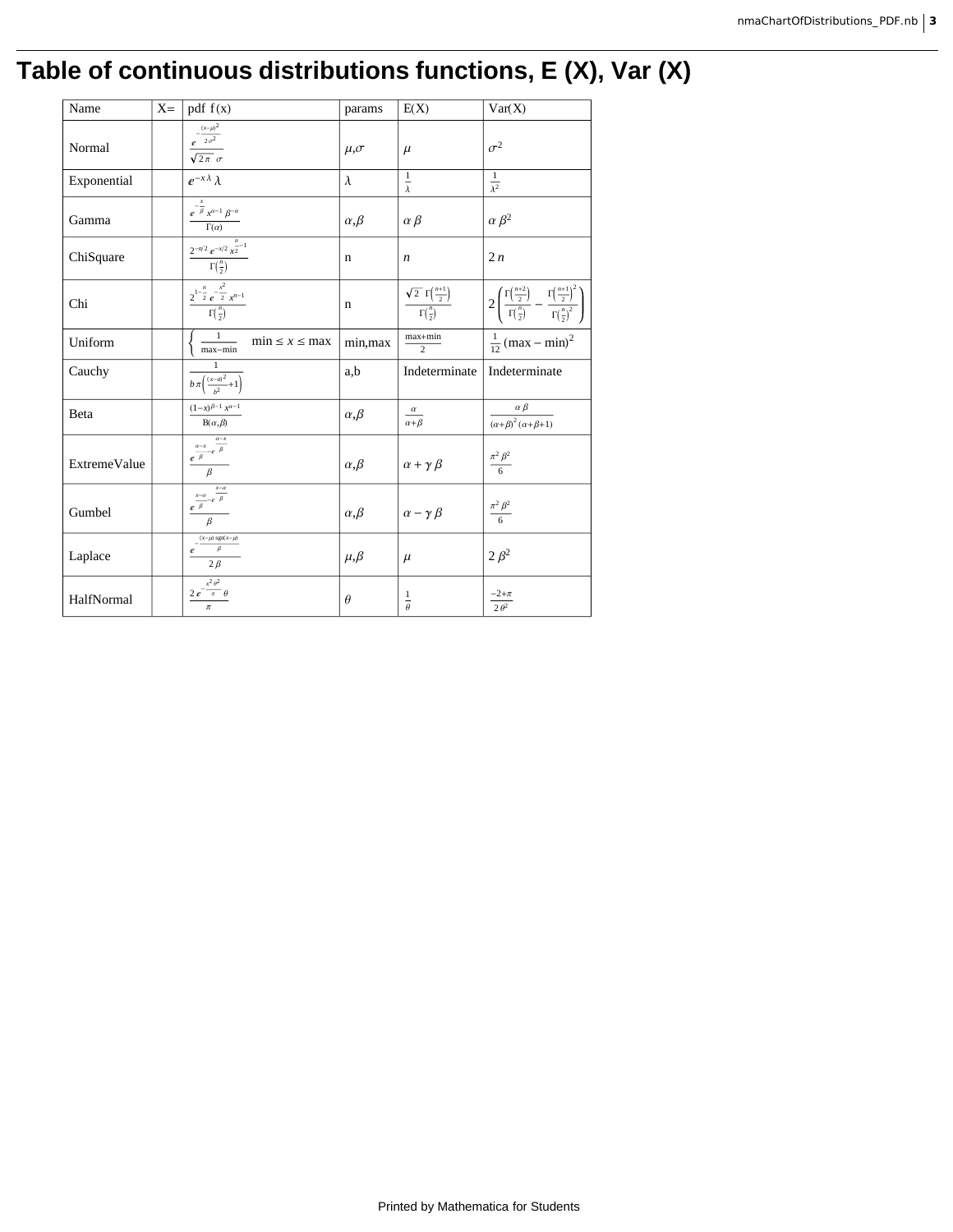## **Table of expected value of functions of random variable**

| Name                       | Y, Function of<br>random variable X | E(Y)                                                                                            | $E[Y^2]$                                                                                                                             | $Var[Y] = E(Y^2) - [E(Y)]^2$                                                                                                                                                                  |
|----------------------------|-------------------------------------|-------------------------------------------------------------------------------------------------|--------------------------------------------------------------------------------------------------------------------------------------|-----------------------------------------------------------------------------------------------------------------------------------------------------------------------------------------------|
| X=Normal                   | $\mathbf X$                         | $\mu$                                                                                           | $\mu^2 + \sigma^2$                                                                                                                   | $\sigma^2$                                                                                                                                                                                    |
| X=Normal                   | 2 X                                 | $2 \mu$                                                                                         | $4(\mu^2 + \sigma^2)$                                                                                                                | $4(\mu^2 + \sigma^2) - 4\mu^2$                                                                                                                                                                |
| X=Normal                   | $X^2$                               | $\mu^2 + \sigma^2$                                                                              | $\mu^4$ + 6 $\sigma^2$ $\mu^2$ + 3 $\sigma^4$                                                                                        | $\mu^4$ + 6 $\sigma^2$ $\mu^2$ +<br>$3 \sigma^4 - (\mu^2 + \sigma^2)^2$                                                                                                                       |
| X=Normal                   | $X^3$                               | $\mu^3 + 3 \sigma^2 \mu$                                                                        | $\mu^6$ + 15 $\sigma^2$ $\mu^4$ +<br>$45 \sigma^4 \mu^2 + 15 \sigma^6$                                                               | $\mu^6$ + 15 $\sigma^2$ $\mu^4$ + 45 $\sigma^4$ $\mu^2$ +<br>$15\,\sigma^6 - (\mu^3 + 3\,\sigma^2\,\mu)^2$                                                                                    |
| X=Normal                   | $\mathcal{X}^4$                     | $\mu^4$ + 6 $\sigma^2$ $\mu^2$ + 3 $\sigma^4$                                                   | $\mu^8$ + 28 $\sigma^2$ $\mu^6$ + 210 $\sigma^4$ $\mu^4$ +<br>$420 \sigma^6 \mu^2 + 105 \sigma^8$                                    | $\mu^8$ + 28 $\sigma^2$ $\mu^6$ + 210 $\sigma^4$ $\mu^4$ +<br>$420 \sigma^6 \mu^2 + 105 \sigma^8$ -<br>$(\mu^4 + 6\sigma^2 \mu^2 + 3\sigma^4)^2$                                              |
| X=Poisson                  | 2 X                                 | $2\lambda$                                                                                      | $4(\lambda^2 + \lambda)$                                                                                                             | $4(\lambda^2 + \lambda) - 4\lambda^2$                                                                                                                                                         |
| $X = Poisson$              | $X^2$                               | $\lambda^2+\lambda$                                                                             | $\lambda^4$ + 6 $\lambda^3$ + 7 $\lambda^2$ + $\lambda$                                                                              | $\lambda^4 + 6\lambda^3 + 7\lambda^2 + \lambda - (\lambda^2 + \lambda)^2$                                                                                                                     |
| X=Poisson                  | $X^3$                               | $\lambda^3 + 3\lambda^2 + \lambda$                                                              | $\lambda^6$ + 15 $\lambda^5$ + 65 $\lambda^4$ +<br>$90 \lambda^3 + 31 \lambda^2 + \lambda$                                           | $\lambda^6$ + 15 $\lambda^5$ + 65 $\lambda^4$ + 90 $\lambda^3$ +<br>$31 \lambda^2 + \lambda - (\lambda^2 + \lambda)^2$                                                                        |
| X=Poisson                  | $X^4$                               | $\lambda^4$ + 6 $\lambda^3$ + 7 $\lambda^2$ + $\lambda$                                         | $\lambda^8$ + 28 $\lambda^7$ + 266 $\lambda^6$ +<br>$1050 \lambda^5 + 1701 \lambda^4 +$<br>$966 \lambda^3 + 127 \lambda^2 + \lambda$ | $\lambda^8$ + 28 $\lambda^7$ + 266 $\lambda^6$ +<br>$1050 \lambda^5 + 1701 \lambda^4 +$<br>$966 \lambda^3 + 127 \lambda^2 + \lambda -$<br>$(\lambda^4 + 6\lambda^3 + 7\lambda^2 + \lambda)^2$ |
| X=Poisson                  | $\frac{1}{1+X}$                     | $\frac{e^{-\lambda}(-1+e^{\lambda})}{\lambda}$                                                  | $e^{-\lambda}\left(\frac{-\log(-\lambda)-\gamma}{\lambda}-\frac{\Gamma(0,-\lambda)}{\lambda}\right)$                                 | $e^{-\lambda} \left( \frac{-\log(-\lambda) - \gamma}{\lambda} - \frac{\Gamma(0,-\lambda)}{\lambda} \right) -$<br>$\frac{e^{-2\lambda}(-1+e^{\lambda})^2}{\lambda^2}$                          |
| X=Poisson                  | $\frac{1}{1+2 X}$                   | $e^{-\lambda} \sqrt{\pi}$ erfi $\sqrt{\lambda}$<br>$2\sqrt{\lambda}$                            | $e^{-\lambda} 2F_2(\frac{1}{2}, \frac{1}{2}; \frac{3}{2}, \frac{3}{2}; \lambda)$                                                     | $e^{-\lambda} 2F_2(\frac{1}{2}, \frac{1}{2}; \frac{3}{2}, \frac{3}{2}; \lambda)$ –<br>$\frac{e^{-2\lambda}\pi\,\mathrm{erfi}\left(\sqrt{\lambda}\right)^2}{4\,\lambda}$                       |
| $X = Poisson$              | $\sqrt{X}$                          | Expected Value $\sqrt{x}$ ,<br>PoissonDistribution[ $\lambda$ ], $x$                            | $\lambda$                                                                                                                            | $\lambda$ – Expected Value $\sqrt{x}$ ,<br>PoissonDistribution[ $\lambda$ ],<br>$x^2$                                                                                                         |
| $X = Gamma(\alpha, \beta)$ | 2 X                                 | $2 \alpha \beta$                                                                                | $4\alpha(\alpha+1)\beta^2$                                                                                                           | $4\alpha(\alpha + 1)\beta^2 - 4\alpha^2\beta^2$                                                                                                                                               |
| $X = Gamma(\alpha, \beta)$ | $\mathfrak{X}^2$                    | $\alpha(\alpha+1)\beta^2$                                                                       | $\beta^4 \Gamma(\alpha + 4)$<br>$\Gamma(\alpha)$                                                                                     | $\frac{\beta^4\Gamma(\alpha+4)}{\Gamma(\alpha\lambda)}-\alpha^2\left(\alpha+1\right)^2\beta^4$<br>$\Gamma(\alpha)$                                                                            |
| $X = Gamma(\alpha, \beta)$ | $X^3$                               | $β3 Γ(α+3)$<br>$\Gamma(\alpha)$                                                                 | $\beta^6 \Gamma(\alpha + 6)$<br>$\Gamma(\alpha)$                                                                                     | $β6 Γ(α+3)2$<br>$β6 Γ(α+6)$<br>$\Gamma(\alpha)^2$<br>$\Gamma(\alpha)$                                                                                                                         |
| $X = Gamma(\alpha, \beta)$ | $\mathbb{X}^4$                      | $\beta^4\,\Gamma(\alpha{+}4)$<br>$\Gamma(\alpha)$                                               | $β8 Γ(α+8)$<br>$\Gamma(\alpha)$                                                                                                      | $\beta^8 \Gamma(\alpha+4)^2$<br>$β8 Γ(α+8)$<br>$\Gamma(\alpha)$<br>$\Gamma(\alpha)^2$                                                                                                         |
| $X = Gamma(\alpha, \beta)$ | $\frac{1}{1+X}$                     | $e^{\overline{\beta}} E_{\alpha}\left(\frac{1}{\beta}\right)$<br>$\beta$                        | $\mathbf{1}$<br>$\overline{(X+1)^2}$                                                                                                 | $e^{2/\beta} E_{\alpha} \left(\frac{1}{\beta}\right)^2$<br>$\beta^2$<br>$(X+1)^2$                                                                                                             |
| $X = Gamma(\alpha, \beta)$ | $\frac{1}{1+2 X}$                   | $e^{\, \overline{2\, \beta}} \; E_{\alpha}\Big(\frac{1}{2\, \beta}\Big)$<br>$\overline{2\beta}$ | $\mathbf{1}$<br>$\overline{(2X+1)^2}$                                                                                                | $e^{\frac{1}{\beta}} E_{\alpha} \left( \frac{1}{2\beta} \right)^2$<br>$\mathbf{1}$<br>$4\beta^2$<br>$(2 X+1)^2$                                                                               |
| $X = Gamma(\alpha, \beta)$ | $\sqrt{X}$                          | $\sqrt{\beta}\ \Gamma\left(\alpha+\frac{1}{2}\right)$<br>$\Gamma(\alpha)$                       | $\alpha \beta$                                                                                                                       | $\alpha \beta - \frac{\beta \Gamma \left(\alpha + \frac{1}{2}\right)^2}{2}$<br>$\Gamma(\alpha)^2$                                                                                             |
| $X = ChiSquare(n)$         | $\mathbf X$                         | $\boldsymbol{n}$                                                                                | $n(n+2)$                                                                                                                             | $n(n+2) - n^2$                                                                                                                                                                                |
| $X = ChiSquare(1)$         | $\mathbf X$                         | $\mathbf{1}$                                                                                    | 3                                                                                                                                    | $\overline{c}$                                                                                                                                                                                |
| $X = ChiSquare(1)$         | $2\ {\rm X}$                        | $\sqrt{2}$                                                                                      | $12\,$                                                                                                                               | $8\,$                                                                                                                                                                                         |
| $X = ChiSquare(2)$         | $\mathbf X$                         | $\sqrt{2}$                                                                                      | $\,8\,$                                                                                                                              | $\overline{4}$                                                                                                                                                                                |
| $X = ChiSquare(2)$         | $2\ {\rm X}$                        | $\overline{4}$                                                                                  | 32                                                                                                                                   | $16\,$                                                                                                                                                                                        |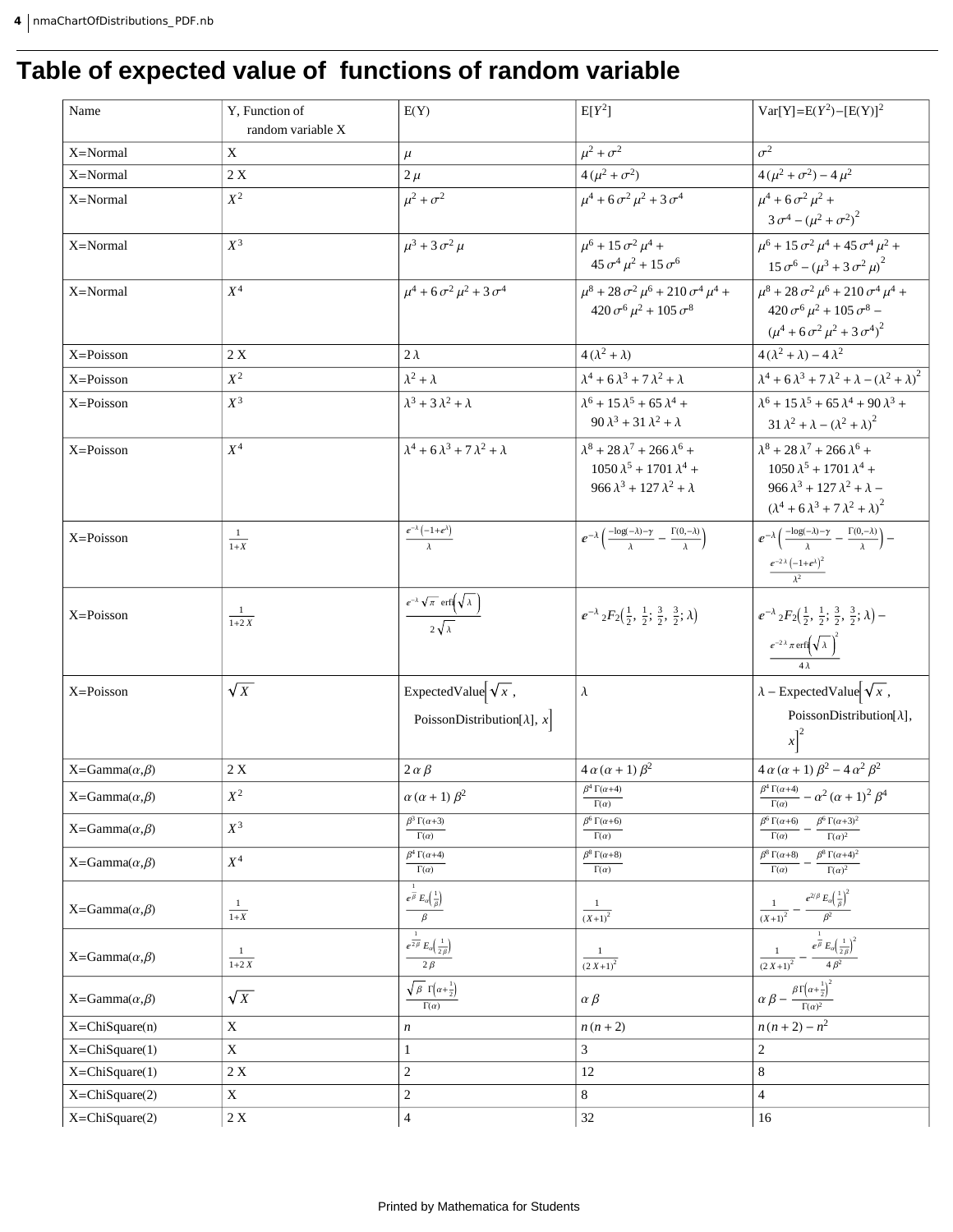|                                   |                |                                                                                                                                                                                                                                                          |                                                                                                                                                                                                                                                                                                                                               | nmaChartOfDistributions PDF.nb 5                                                                                                                                                                                                                                                                                                                                                                                                                                                                                                                                                                                                                 |
|-----------------------------------|----------------|----------------------------------------------------------------------------------------------------------------------------------------------------------------------------------------------------------------------------------------------------------|-----------------------------------------------------------------------------------------------------------------------------------------------------------------------------------------------------------------------------------------------------------------------------------------------------------------------------------------------|--------------------------------------------------------------------------------------------------------------------------------------------------------------------------------------------------------------------------------------------------------------------------------------------------------------------------------------------------------------------------------------------------------------------------------------------------------------------------------------------------------------------------------------------------------------------------------------------------------------------------------------------------|
| $X=T(n)$                          | $\mathbf X$    | If $ n > 1$ , 0, Expected Value<br>$\sqrt{n}$ x B $\left(\frac{n}{2}, \frac{1}{2}\right)$ ,<br>StudentTDistribution $[n]$ ,<br>x,<br>Assumptions $\rightarrow$ $n \leq 1$ ]<br>$\left(\sqrt{n}\;\mathrm{B}\left(\frac{n}{2},\,\frac{1}{2}\right)\right)$ | $\left(4 \text{ If } n > 2, \frac{n^{3/2} \sqrt{\pi} \Gamma(\frac{n}{2}-1)}{2 \Gamma(\frac{n+1}{2})}, \right)$<br>ExpectedValue<br>$\sqrt{n}$ $x^2 B(\frac{n}{2}, \frac{1}{2}),$<br>StudentTDistribution<br>[n],<br>x, Assumptions $\rightarrow$<br>$n \leq 2$ ]<br>$\left(\sqrt{n}\;\mathrm{B}\left(\frac{n}{2},\,\frac{1}{2}\right)\right)$ | $\left(4 \text{ If } n > 2, \frac{n^{3/2} \sqrt{\pi} \Gamma(\frac{n}{2}-1)}{2 \Gamma(\frac{n+1}{2})}, \right)$<br>ExpectedValue<br>$\sqrt{n}$ $x^2 B(\frac{n}{2}, \frac{1}{2}),$<br>StudentTDistribut <sup>:</sup> .<br>$\text{ion}[n],$<br>x, Assumptions $\rightarrow$<br>$n \leq 2$ ]]<br>$\left(\sqrt{n}\;\mathbf{B}\left(\frac{n}{2},\,\frac{1}{2}\right)\right)-$<br>If $[n > 1, 0,$ Expected Value<br>$\sqrt{n}$ $x B(\frac{n}{2}, \frac{1}{2}),$<br>StudentTDistribut <sup>:</sup> .<br>$\text{ion}[n],$<br>x, Assumptions $\rightarrow$<br>$n \leq 1$    $\left  \frac{1}{2} \right $<br>$\left(n B(\frac{n}{2}, \frac{1}{2})^2\right)$ |
| $X = StudentTDistribution(1)   X$ |                | ExpectedValue[ $x$ ,<br>StudentTDistribution[1], x]                                                                                                                                                                                                      | ExpectedValue[ $x^2$ ,<br>StudentTDistribution[1], $x$ ]                                                                                                                                                                                                                                                                                      | ExpectedValue[ $x^2$ ,<br>StudentTDistribution[1],<br>$x$ ] – ExpectedValue[x,<br>StudentTDistribution[<br>1], $x$ ] <sup>2</sup>                                                                                                                                                                                                                                                                                                                                                                                                                                                                                                                |
| X=StudentTDistribution(1)         | $2~\mathrm{X}$ | ExpectedValue[ $2x$ ,<br>StudentTDistribution[1], $x$ ]                                                                                                                                                                                                  | ExpectedValue[ $4x^2$ ,<br>StudentTDistribution[1], $x$ ]                                                                                                                                                                                                                                                                                     | ExpectedValue[4 $x^2$ ,<br>StudentTDistribution[1],<br>$x$ ] – Expected Value[2 $x$ ,<br>StudentTDistribution[<br>1], $x$ ] <sup>2</sup>                                                                                                                                                                                                                                                                                                                                                                                                                                                                                                         |
| X=StudentTDistribution(2)         | $\mathbf X$    | $\mathbf{0}$                                                                                                                                                                                                                                             | ExpectedValue[ $x^2$ ,<br>StudentTDistribution[2], x]                                                                                                                                                                                                                                                                                         | ExpectedValue[ $x^2$ ,<br>StudentTDistribution[2], x]                                                                                                                                                                                                                                                                                                                                                                                                                                                                                                                                                                                            |
| X=StudentTDistribution(2)         | 2 X            | $\mathbf{0}$                                                                                                                                                                                                                                             | ExpectedValue[ $4x^2$ ,<br>StudentTDistribution[2], $x$ ]                                                                                                                                                                                                                                                                                     | ExpectedValue[ $4x^2$ ,<br>StudentTDistribution[2], $x$ ]                                                                                                                                                                                                                                                                                                                                                                                                                                                                                                                                                                                        |
|                                   |                |                                                                                                                                                                                                                                                          |                                                                                                                                                                                                                                                                                                                                               |                                                                                                                                                                                                                                                                                                                                                                                                                                                                                                                                                                                                                                                  |

### **Some formulas**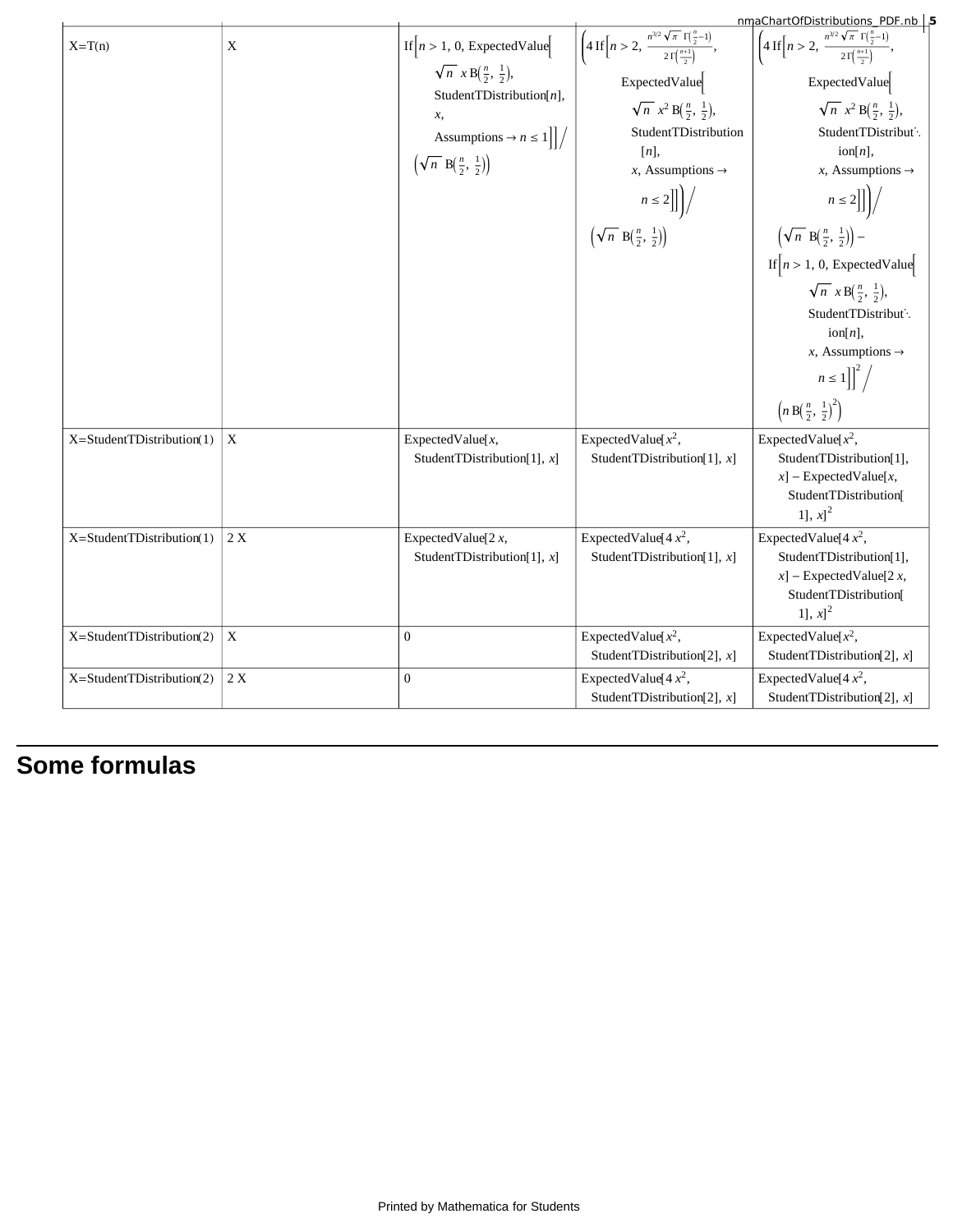6 | nmaChartOfDistributions\_PDF.nb

| ки сотръза прасють_т рт . нь                                                          |                                                                                |                                                                                                                                                                         |
|---------------------------------------------------------------------------------------|--------------------------------------------------------------------------------|-------------------------------------------------------------------------------------------------------------------------------------------------------------------------|
| Var $(X) = E[(X - \mu_X)^2]$                                                          | Var $(X) = E(X^2) - [E(X)]^2$                                                  | $Var(bX) = b^2Var(X)$                                                                                                                                                   |
| $Var(X) = Cov(X, X)$                                                                  | $Var(X + Y) = Var(X) + Var(Y) + 2Cov(X, Y)$                                    |                                                                                                                                                                         |
| Cov $(X, Y) = E[(X - \mu_X) (Y - \mu_Y)]$                                             | $Cov(X, Y) = E(XY) - E(X) E(Y)$                                                | $Cov(a+X, Y) = Cov(X, Y)$                                                                                                                                               |
| $Cov(aX, bY) = ab Cov(X, Y)$                                                          | $Cov(X, Y+Z) = Cov(X, Y) + Cov(X, Z)$                                          | $\rho\left(\mathbf{X},\mathbf{Y}\right)=\frac{\text{Cov}\left(\mathbf{X},\mathbf{Y}\right)}{\sqrt{\text{Var}\left(\mathbf{X}\right)\text{Var}\left(\mathbf{Y}\right)}}$ |
| $E(X) = \int x f(x) dx$                                                               | $E(X) = \sum_{a=1}^{n} X p(x)$                                                 | $E(X+Y) = E(X) + E(Y)$                                                                                                                                                  |
| moment generating:<br>$M_X(t) = E(e^{xt}) = \int_{-\infty}^{\infty} e^{xt} f_X(x) dx$ | $M'$ (t=0) = E(X)                                                              | $M'$ ' (t=0) = E(X <sup>2</sup> )                                                                                                                                       |
| Theorem A, page<br>137: $E(Y) = E(E(Y X))$                                            | Theorem B, page 138:<br>$Var(Y) = Var(E(Y X)) + E(Var(Y X))$                   | $E(X Y) = \begin{bmatrix} x & f_{X Y}(x Y) & dx \end{bmatrix}$                                                                                                          |
| conditional Var:<br>Var $(Y X) = E(Y^2 X) - (E(Y X))^2$                               | Chebyshev<br>inequality: $P( X-\mu >t) \leq \frac{\sigma^2}{t^2}$              | $e^{x} = \sum_{n=0}^{\infty} \frac{x^{n}}{n!} = 1 + x + \frac{x^{2}}{2!} + \dots$                                                                                       |
| $\lim_{n\to\infty} (1+\frac{x}{n})^{nb} = e^{xb}$                                     | $\lim_{n\to\infty} (1+\frac{x}{n})^n=e^x$                                      | $\ln(x) = \int_1^x \frac{1}{x} dx$                                                                                                                                      |
| 1n (e) = $\int_{1}^{e} \frac{1}{u} du = 1$                                            | Law of total expectation:<br>$E(Y) = \sum_{i=1}^{n} E(Y   X = x_i) P(X = x_i)$ | Random Sums, where<br>N is random: $T = \sum_{i=1}^{N} X_i$<br>$E(T) = E(N) E(X) \text{ and}$<br>$Var(T) = [E(X)]^{2}Var(N) + E(N)Var(X)$                               |
| $\frac{\mathbb{N}(0,1)}{2}$ ~T distribution<br>$\frac{\texttt{Chisquare}\ (n)}{n}$    | $T(1): PDF = \frac{1}{\pi(1+x^2)}$                                             | $T(2)$ : PDF= $\left(\frac{1}{2\mu^2}\right)^{3/2}$                                                                                                                     |
| with n degree of freedom                                                              |                                                                                |                                                                                                                                                                         |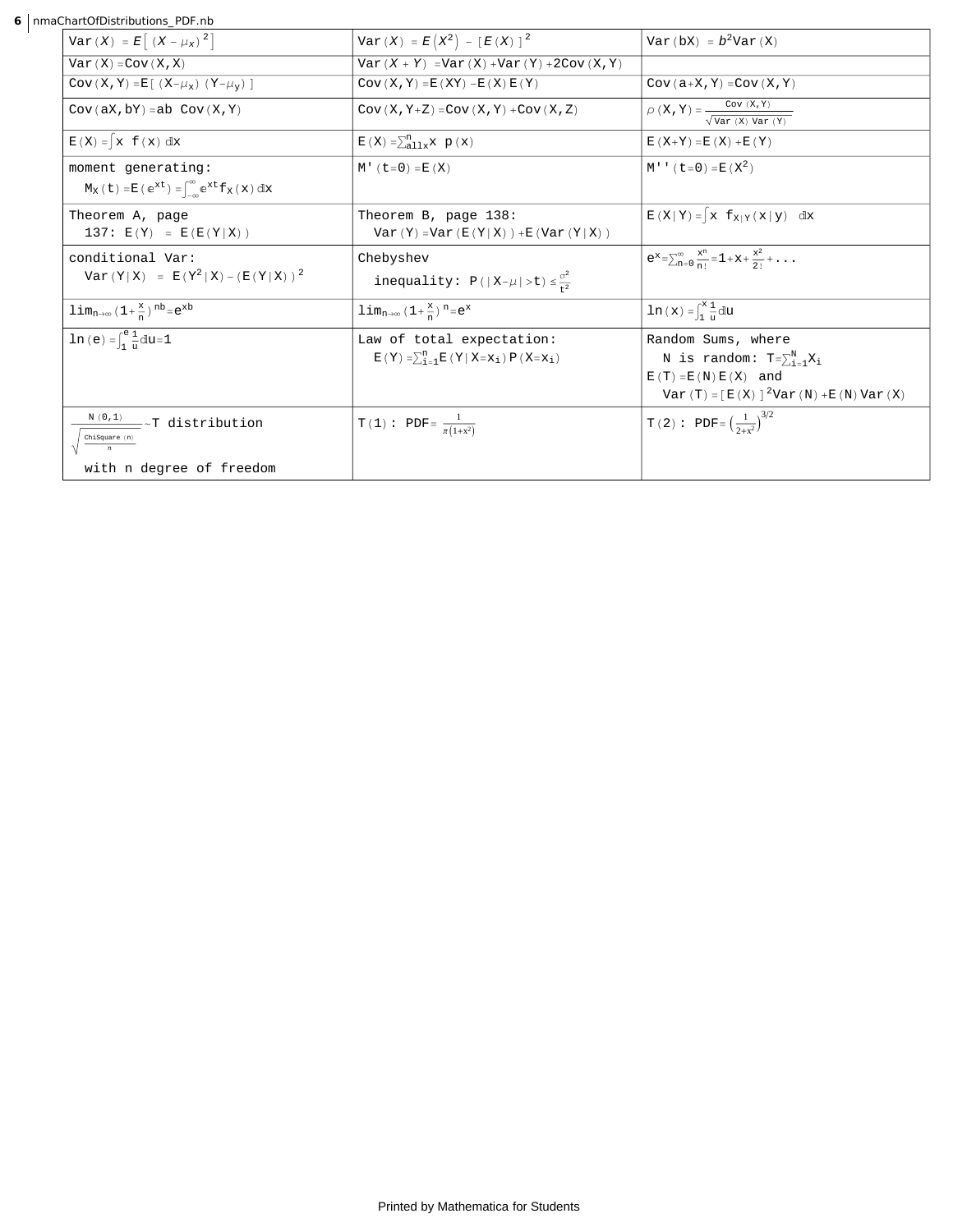# **Table of moment generating functions**

| Distribution     | $M_X(t)$ . moment<br>generating function                                                                                                                                                                                                                                                                                                                                            | $M'$ (t=0) = E(x)                                                                                                                                                                                                                                                                                                                                                                                                                                                                                                                                                                                                                       | $M'$ ' (t=0) = E( $x^2$ )                                              | $M''''$ (t=0)=E( $X^3$ )                                                                                                       |
|------------------|-------------------------------------------------------------------------------------------------------------------------------------------------------------------------------------------------------------------------------------------------------------------------------------------------------------------------------------------------------------------------------------|-----------------------------------------------------------------------------------------------------------------------------------------------------------------------------------------------------------------------------------------------------------------------------------------------------------------------------------------------------------------------------------------------------------------------------------------------------------------------------------------------------------------------------------------------------------------------------------------------------------------------------------------|------------------------------------------------------------------------|--------------------------------------------------------------------------------------------------------------------------------|
| Binomial         | $(1 - p + e^t p)^n$                                                                                                                                                                                                                                                                                                                                                                 | n p                                                                                                                                                                                                                                                                                                                                                                                                                                                                                                                                                                                                                                     | $n p - n p^2 + n^2 p^2$                                                | $np - 3 np^2 + 3 n^2 p^2 +$                                                                                                    |
| Geometric        | $\mathtt{p}$                                                                                                                                                                                                                                                                                                                                                                        | $-1 + \frac{1}{p}$                                                                                                                                                                                                                                                                                                                                                                                                                                                                                                                                                                                                                      | $1 + \frac{2}{p^2} - \frac{3}{p}$                                      | $2$ n p $^3$ – 3 n $^2$ p $^3$ + n $^3$ p<br>$-1 + \frac{6}{p^3} - \frac{12}{p^2} + \frac{7}{p}$                               |
| NegativeBinomial | $1-e^t (1-p)$<br>$p \sqrt{r}$                                                                                                                                                                                                                                                                                                                                                       | $\left(-1+\frac{1}{p}\right)$ r                                                                                                                                                                                                                                                                                                                                                                                                                                                                                                                                                                                                         | $\frac{r}{p^2} - \frac{r}{p} + r^2 + \frac{r^2}{p^2} - \frac{2r^2}{p}$ | $\frac{2 \text{ r}}{p^3} - \frac{3 \text{ r}}{p^2} + \frac{\text{r}}{p} + \frac{3 \text{ r}^2}{p^3} - \frac{6 \text{ r}}{p^2}$ |
|                  | $\sqrt{1-e^t(1-p)}$                                                                                                                                                                                                                                                                                                                                                                 | $(m r (n - r) !$<br>$\mathfrak{m}+\mathtt{r}\leq \mathtt{n}$                                                                                                                                                                                                                                                                                                                                                                                                                                                                                                                                                                            |                                                                        | $rac{3x^2}{p} - x^3 + \frac{x^3}{p^3} - \frac{3x^3}{p^2} +$                                                                    |
| Hypergeometric   | $(n-r)$ !<br>$\mathfrak{m}+\mathtt{r}\leq \mathtt{n}$<br>Hypergeo:<br>metric2<br>FlRegul<br>arized<br>$-m, -r,$<br>$1 - m +$<br>$n-r$ ,<br>$e^t$ ) /<br>(Binomial[<br>$n, m \, m!)$<br>$\frac{1}{n!}$ $e^{i(m-n+r)}$ t<br>True<br>m: r:<br>Hypergeome:<br>tric2F1Re.<br>gularized<br>$\mathfrak{m}$ – $\mathfrak{n}$ ,<br>$-\mathbf{n}+\mathbf{r}$ ,<br>$1 + m - n +$<br>$r, e^{t}$ | Hypergeo<br>metric2<br>$F1$ [<br>$1 - m$ ,<br>$1-r$ ,<br>$2 - m + n -$<br>$r, 1]$ ) /<br>(Binomial[<br>n, m]<br>m! Gamma [<br>$2 - m +$<br>$n-r$ )<br>(m: r:<br>True<br>$(i (m - n +$<br>r)<br>Hyperg:<br>eometra<br>$ic2F1$ [<br>$\mathfrak{m}$ – $\mathfrak{n}$ ,<br>$-n + r$ ,<br>$1 + m -$<br>$n + r$ ,<br>$1$ ] -<br>$((m - n))$<br>$(n - r)$<br>Hyperg<br>eometr:<br>$ic2F1$ [<br>$1 + m -$<br>$n, 1 -$<br>$\mathtt{n}$ + $\mathtt{r}$ ,<br>$2 + m -$<br>$\mathtt{n}$ + $\mathtt{r}$ ,<br>$1$ ] $)$ /<br>$(1 +$<br>$\mathfrak{m}$ – $\mathfrak{n}$ +<br>$r)$ ) ) /<br>(n! Gamma [<br>$1 +$<br>$\mathfrak{m}$ –<br>$n +$<br>$r]$ ) |                                                                        |                                                                                                                                |
| Poisson          | $e^{-1+e^t}$ ) $\lambda$                                                                                                                                                                                                                                                                                                                                                            | $\lambda$                                                                                                                                                                                                                                                                                                                                                                                                                                                                                                                                                                                                                               | $\lambda + \lambda^2$                                                  | $\lambda$ + 3 $\lambda^2$ + $\lambda^3$                                                                                        |
| Normal           | $e^{t \mu - \frac{t^2 \sigma^2}{2}}$                                                                                                                                                                                                                                                                                                                                                | $\mu$                                                                                                                                                                                                                                                                                                                                                                                                                                                                                                                                                                                                                                   | $\mu^2 - \sigma^2$                                                     | $\mu^3$ – 3 $\mu$ $\sigma^2$                                                                                                   |
| Exponential      | $\frac{\lambda}{-t+\lambda}$                                                                                                                                                                                                                                                                                                                                                        | $\frac{1}{\lambda}$                                                                                                                                                                                                                                                                                                                                                                                                                                                                                                                                                                                                                     | $\frac{2}{\lambda^2}$                                                  | $rac{6}{\lambda^3}$                                                                                                            |
| Gamma            | $(1 - t \beta)^{-\alpha}$                                                                                                                                                                                                                                                                                                                                                           | $\alpha \beta$                                                                                                                                                                                                                                                                                                                                                                                                                                                                                                                                                                                                                          | $\alpha\,\beta^2$ + $\alpha^2\,\beta^2$                                | $2\;\alpha\;\beta^3 + 3\;\alpha^2\;\beta^3 + \alpha^3\;\beta^3$                                                                |
| ChiSquare        | $(1 - 2 t)^{-n/2}$                                                                                                                                                                                                                                                                                                                                                                  |                                                                                                                                                                                                                                                                                                                                                                                                                                                                                                                                                                                                                                         | $2\ n + n^2$                                                           | $8 n + 6 n^2 + n^3$                                                                                                            |
|                  |                                                                                                                                                                                                                                                                                                                                                                                     | $\mathbf n$                                                                                                                                                                                                                                                                                                                                                                                                                                                                                                                                                                                                                             |                                                                        |                                                                                                                                |